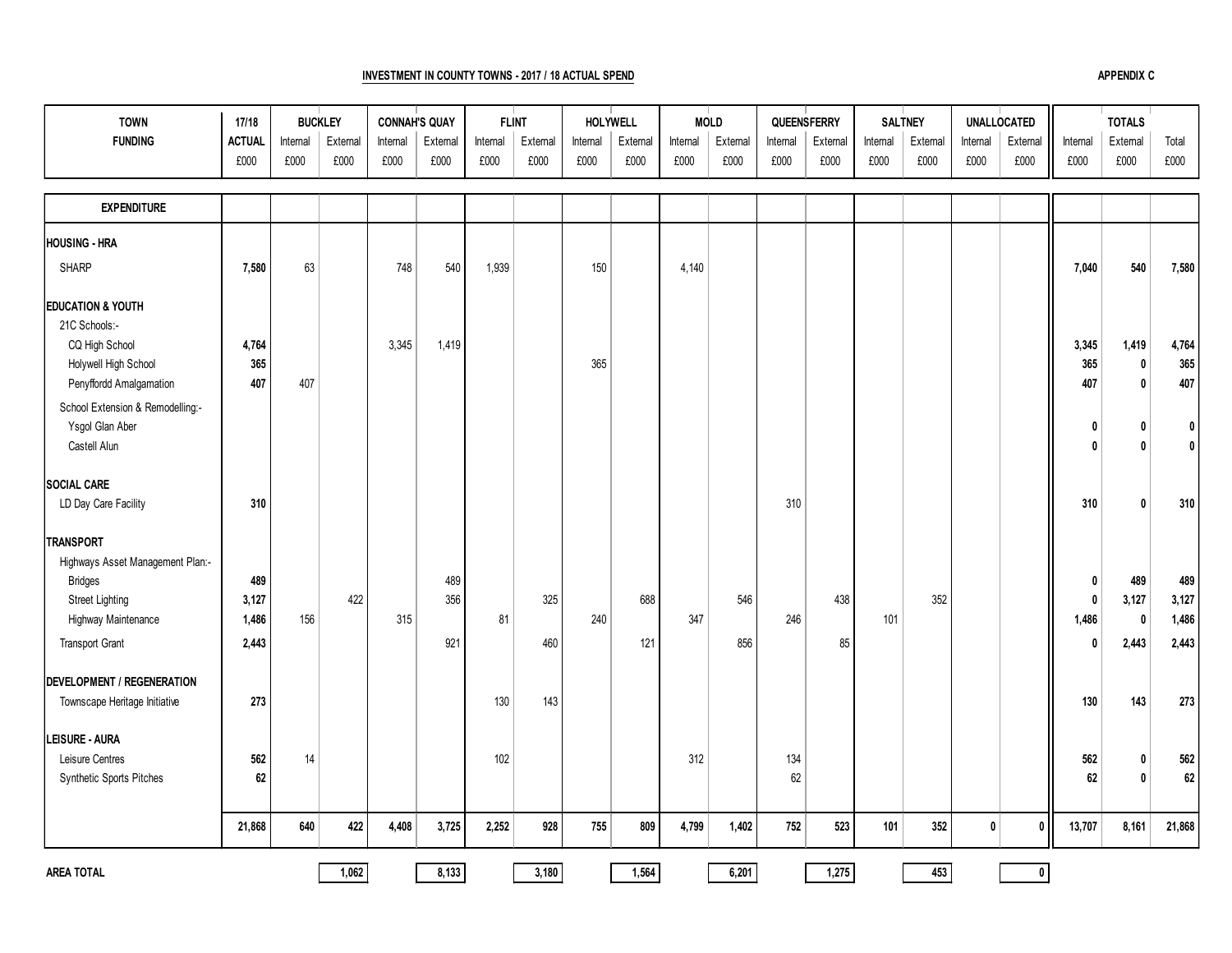## **INVESTMENT IN COUNTY TOWNS - 2018 / 19 REVISED BUDGET**

| <b>APPENDIX C (Cont)</b> |  |  |
|--------------------------|--|--|
|--------------------------|--|--|

| <b>TOWN</b><br><b>FUNDING</b>     | <b>REVISED</b><br><b>BUDGET</b><br>£000 | Internal<br>£000 | <b>BUCKLEY</b><br>External<br>£000 | Internal<br>£000 | <b>CONNAH'S QUAY</b><br>External<br>£000 | <b>FLINT</b><br>Internal<br>£000 | External<br>£000 | Internal<br>£000 | HOLYWELL<br>External<br>£000 | Internal<br>£000 | <b>MOLD</b><br>Extemal<br>£000 | QUEENSFERRY<br>Internal<br>£000 | External<br>£000 | Internal<br>£000 | <b>SALTNEY</b><br>External<br>£000 | Internal<br>£000 | <b>UNALLOCATED</b><br>External<br>£000 | Internal<br>£000 | <b>TOTALS</b><br>External<br>£000 | Total<br>£000 |
|-----------------------------------|-----------------------------------------|------------------|------------------------------------|------------------|------------------------------------------|----------------------------------|------------------|------------------|------------------------------|------------------|--------------------------------|---------------------------------|------------------|------------------|------------------------------------|------------------|----------------------------------------|------------------|-----------------------------------|---------------|
|                                   |                                         |                  |                                    |                  |                                          |                                  |                  |                  |                              |                  |                                |                                 |                  |                  |                                    |                  |                                        |                  |                                   |               |
| <b>EXPENDITURE</b>                |                                         |                  |                                    |                  |                                          |                                  |                  |                  |                              |                  |                                |                                 |                  |                  |                                    |                  |                                        |                  |                                   |               |
| <b>HOUSING - HRA</b>              |                                         |                  |                                    |                  |                                          |                                  |                  |                  |                              |                  |                                |                                 |                  |                  |                                    |                  |                                        |                  |                                   |               |
| <b>SHARP</b>                      | 4,202                                   | 60               |                                    | 1,360            | 310                                      | 69                               |                  | 1,890            | 241                          | 272              |                                |                                 |                  |                  |                                    |                  |                                        | 3,651            | 551                               | 4,202         |
| <b>EDUCATION &amp; YOUTH</b>      |                                         |                  |                                    |                  |                                          |                                  |                  |                  |                              |                  |                                |                                 |                  |                  |                                    |                  |                                        |                  |                                   |               |
| 21C Schools:-                     |                                         |                  |                                    |                  |                                          |                                  |                  |                  |                              |                  |                                |                                 |                  |                  |                                    |                  |                                        |                  |                                   |               |
| CQ High School                    | 9,495                                   |                  |                                    | 7,583            | 1,912                                    |                                  |                  |                  |                              |                  |                                |                                 |                  |                  |                                    |                  |                                        | 7,583            | 1,912                             | 9,495         |
| Holywell High School              | 398                                     |                  |                                    |                  |                                          |                                  |                  | 398              |                              |                  |                                |                                 |                  |                  |                                    |                  |                                        | 398              | $\pmb{0}$                         | 398           |
| Penyffordd Amalgamation           | 5,076                                   |                  | 5,076                              |                  |                                          |                                  |                  |                  |                              |                  |                                |                                 |                  |                  |                                    |                  |                                        | 0                | 5,076                             | 5,076         |
| School Extension & Remodelling:-  |                                         |                  |                                    |                  |                                          |                                  |                  |                  |                              |                  |                                |                                 |                  |                  |                                    |                  |                                        |                  |                                   |               |
| Ysgol Glan Aber                   | 183                                     |                  |                                    |                  |                                          | 183                              |                  |                  |                              |                  |                                |                                 |                  |                  |                                    |                  |                                        | 183              | $\mathbf{0}$                      | 183           |
| Castell Alun                      | 100                                     |                  |                                    |                  |                                          |                                  |                  |                  |                              |                  |                                |                                 |                  | 100              |                                    |                  |                                        | 100              | $\mathbf{0}$                      | 100           |
| <b>SOCIAL CARE</b>                |                                         |                  |                                    |                  |                                          |                                  |                  |                  |                              |                  |                                |                                 |                  |                  |                                    |                  |                                        |                  |                                   |               |
| LD Day Care Facility              | 3,690                                   |                  |                                    |                  |                                          |                                  |                  |                  |                              |                  |                                | 3,690                           |                  |                  |                                    |                  |                                        | 3,690            | 0                                 | 3,690         |
| <b>TRANSPORT</b>                  |                                         |                  |                                    |                  |                                          |                                  |                  |                  |                              |                  |                                |                                 |                  |                  |                                    |                  |                                        |                  |                                   |               |
| Highways Asset Management Plan:-  |                                         |                  |                                    |                  |                                          |                                  |                  |                  |                              |                  |                                |                                 |                  |                  |                                    |                  |                                        |                  |                                   |               |
| <b>Bridges</b>                    | 70                                      |                  |                                    | 70               |                                          |                                  |                  |                  |                              |                  |                                |                                 |                  |                  |                                    |                  |                                        | 70               | $\mathbf 0$                       | 70            |
| <b>Street Lighting</b>            | 1,479                                   |                  |                                    |                  |                                          |                                  |                  |                  |                              |                  |                                |                                 |                  |                  |                                    |                  | 1,479                                  | 0                | 1,479                             | 1,479         |
| Highway Maintenance               | 2,252                                   | 479              |                                    | 194              |                                          | 568                              |                  | 388              |                              | 302              |                                | 234                             |                  | 87               |                                    |                  |                                        | 2,252            | 0                                 | 2,252         |
| <b>Transport Grant</b>            | 7,790                                   |                  | 205                                |                  | 4,694                                    |                                  | 132              |                  | 724                          |                  | 22                             |                                 | 177              |                  | 275                                |                  | 1,561                                  | 0                | 7,790                             | 7,790         |
| <b>DEVELOPMENT / REGENERATION</b> |                                         |                  |                                    |                  |                                          |                                  |                  |                  |                              |                  |                                |                                 |                  |                  |                                    |                  |                                        |                  |                                   |               |
| Townscape Heritage Initiative     | 166                                     |                  |                                    |                  |                                          |                                  | 166              |                  |                              |                  |                                |                                 |                  |                  |                                    |                  |                                        | 0                | 166                               | 166           |
| <b>LEISURE - AURA</b>             |                                         |                  |                                    |                  |                                          |                                  |                  |                  |                              |                  |                                |                                 |                  |                  |                                    |                  |                                        |                  |                                   |               |
| Leisure Centres                   | 2,261                                   | 4                |                                    |                  |                                          | 942                              |                  |                  |                              | 1,168            |                                | 147                             |                  |                  |                                    |                  |                                        | 2,261            | 0                                 | 2,261         |
| Synthetic Sports Pitches          | 68                                      |                  |                                    |                  |                                          |                                  |                  |                  |                              |                  |                                | 68                              |                  |                  |                                    |                  |                                        | 68               | $\mathbf{0}$                      | 68            |
|                                   | 37,230                                  | 543              | 5,281                              | 9,207            | 6,916                                    | 1,762                            | 298              | 2,676            | 965                          | 1,742            | $22\,$                         | 4,139                           | 177              | 187              | 275                                | $\pmb{0}$        | 3,040                                  | 20,256           | 16,974                            | 37,230        |
|                                   |                                         |                  |                                    |                  |                                          |                                  |                  |                  |                              |                  |                                |                                 |                  |                  |                                    |                  |                                        |                  |                                   |               |
| <b>AREA TOTAL</b>                 |                                         |                  | 5,824                              |                  | 16,123                                   |                                  | 2,060            |                  | 3,641                        |                  | 1,764                          |                                 | 4,316            |                  | 462                                |                  | 3,040                                  |                  |                                   |               |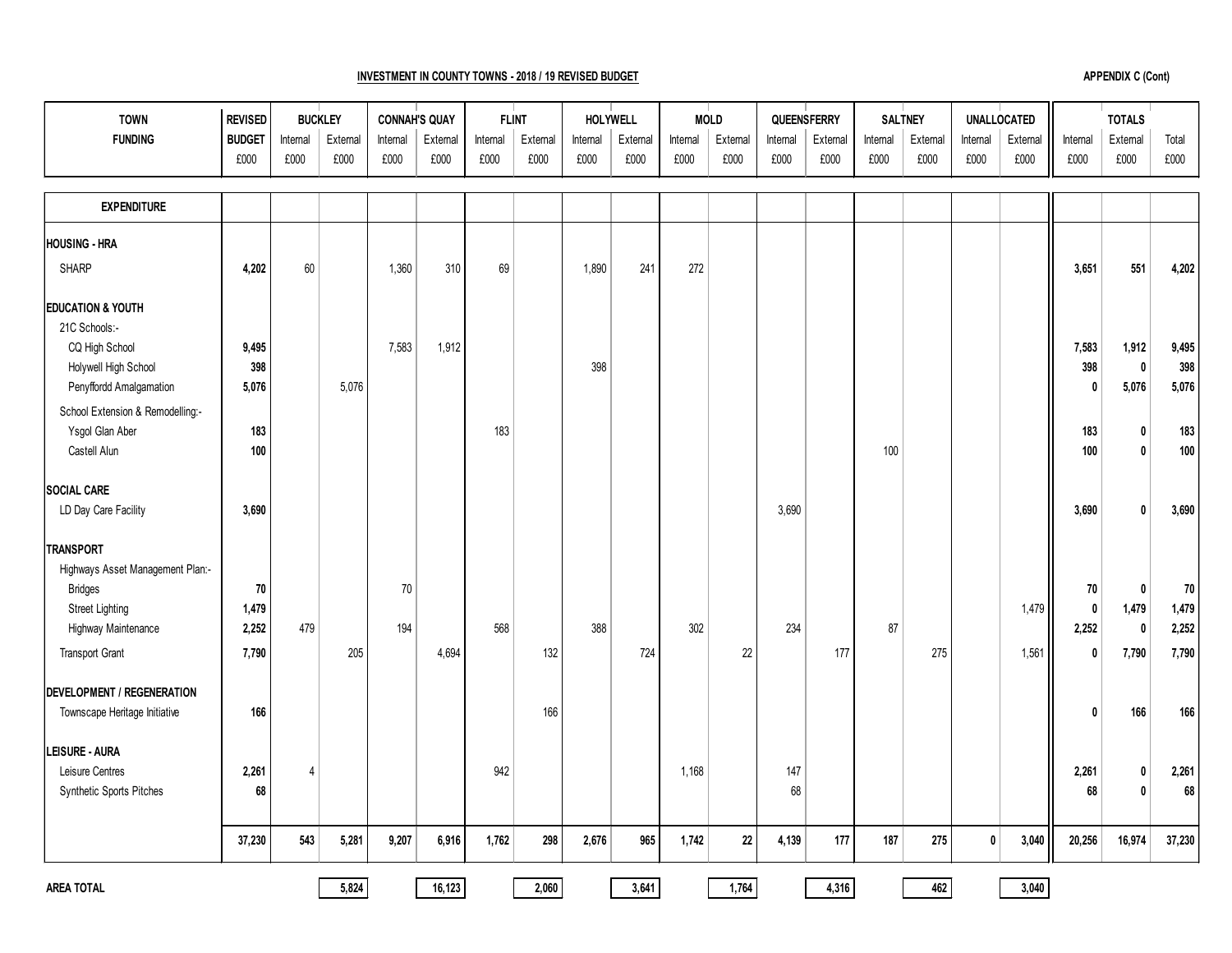## **INVESTMENT IN COUNTY TOWNS - 2018 / 19 ACTUAL TO DATE**

| <b>TOWN</b>                      | <b>ACTUAL</b>  |          | <b>BUCKLEY</b> | <b>CONNAH'S QUAY</b> |         | <b>FLINT</b> |          | <b>HOLYWELL</b> |             |          | <b>MOLD</b> |          | QUEENSFERRY  |             | <b>SALTNEY</b> |              | <b>UNALLOCATED</b> |          | <b>TOTALS</b> |              |
|----------------------------------|----------------|----------|----------------|----------------------|---------|--------------|----------|-----------------|-------------|----------|-------------|----------|--------------|-------------|----------------|--------------|--------------------|----------|---------------|--------------|
| <b>FUNDING</b>                   | <b>TO DATE</b> | Internal | External       | Internal             | Extemal | Internal     | External | Internal        | External    | Internal | External    | Internal | External     | Internal    | External       | Internal     | External           | Internal | External      | Total        |
|                                  | £000           | £000     | £000           | £000                 | £000    | £000         | £000     | £000            | £000        | £000     | £000        | £000     | £000         | £000        | £000           | £000         | £000               | £000     | £000          | £000         |
|                                  |                |          |                |                      |         |              |          |                 |             |          |             |          |              |             |                |              |                    |          |               |              |
| <b>EXPENDITURE</b>               |                |          |                |                      |         |              |          |                 |             |          |             |          |              |             |                |              |                    |          |               |              |
| HOUSING - HRA                    |                |          |                |                      |         |              |          |                 |             |          |             |          |              |             |                |              |                    |          |               |              |
| <b>SHARP</b>                     | 2,535          | (63)     |                | 1,614                |         | 64           |          | 737             |             | 184      |             |          |              |             |                |              |                    | 2,535    | 0             | 2,535        |
| <b>EDUCATION &amp; YOUTH</b>     |                |          |                |                      |         |              |          |                 |             |          |             |          |              |             |                |              |                    |          |               |              |
| 21C Schools:-                    |                |          |                |                      |         |              |          |                 |             |          |             |          |              |             |                |              |                    |          |               |              |
| CQ High School                   | 7,630          |          |                | 6,318                | 1,312   |              |          |                 |             |          |             |          |              |             |                |              |                    | 6,318    | 1,312         | 7,630        |
| Holywell High School             | 398            |          |                |                      |         |              |          | 398             |             |          |             |          |              |             |                |              |                    | 398      | $\mathbf 0$   | 398          |
| Penyffordd Amalgamation          | 2,355          |          | 2,355          |                      |         |              |          |                 |             |          |             |          |              |             |                |              |                    | 0        | 2,355         | 2,355        |
| School Extension & Remodelling:- |                |          |                |                      |         |              |          |                 |             |          |             |          |              |             |                |              |                    |          |               |              |
| Ysgol Glan Aber                  | 52             |          |                |                      |         |              | 52       |                 |             |          |             |          |              |             |                |              |                    | 0        | $52\,$        | 52           |
| Castell Alun                     |                |          |                |                      |         |              |          |                 |             |          |             |          |              |             |                |              |                    | 0        | 0             | $\mathbf{0}$ |
| SOCIAL CARE                      |                |          |                |                      |         |              |          |                 |             |          |             |          |              |             |                |              |                    |          |               |              |
| LD Day Care Facility             | 1,758          |          |                |                      |         |              |          |                 |             |          |             | 1,758    |              |             |                |              |                    | 1,758    | 0             | 1,758        |
| <b>TRANSPORT</b>                 |                |          |                |                      |         |              |          |                 |             |          |             |          |              |             |                |              |                    |          |               |              |
| Highways Asset Management Plan:- |                |          |                |                      |         |              |          |                 |             |          |             |          |              |             |                |              |                    |          |               |              |
| <b>Bridges</b>                   | 15             |          |                | 15                   |         |              |          |                 |             |          |             |          |              |             |                |              |                    | 15       | 0             | 15           |
| <b>Street Lighting</b>           | 560            |          |                |                      |         |              |          |                 |             |          |             |          |              |             |                |              | 560                | 0        | 560           | 560          |
| Highway Maintenance              | 1,304          |          |                |                      |         |              |          |                 |             |          |             |          |              |             |                |              | 1,304              | 0        | 1,304         | 1,304        |
| <b>Transport Grant</b>           | 2,111          |          |                |                      | 501     |              |          |                 |             |          |             |          |              |             |                |              | 1,610              | 0        | 2,111         | 2,111        |
| DEVELOPMENT / REGENERATION       |                |          |                |                      |         |              |          |                 |             |          |             |          |              |             |                |              |                    |          |               |              |
| Townscape Heritage Initiative    | 159            |          |                |                      |         |              | 159      |                 |             |          |             |          |              |             |                |              |                    | 0        | 159           | 159          |
| <b>LEISURE - AURA</b>            |                |          |                |                      |         |              |          |                 |             |          |             |          |              |             |                |              |                    |          |               |              |
| Leisure Centres                  | 2,147          | 3        |                |                      |         | 937          |          |                 |             | 1,167    |             | 41       |              |             |                |              |                    | 2,147    | 0             | 2,147        |
| Synthetic Sports Pitches         | 113            |          |                |                      |         |              |          |                 |             |          |             | 113      |              |             |                |              |                    | 113      | $\mathbf{0}$  | 113          |
|                                  | 21,136         | (61)     | 2,355          | 7,947                | 1,813   | 1,001        | 211      | 1,136           | $\mathbf 0$ | 1,350    | $\pmb{0}$   | 1,912    | $\mathbf{0}$ | $\mathbf 0$ | $\pmb{0}$      | $\mathbf{0}$ | 3,473              | 13,285   | 7,852         | 21,136       |
|                                  |                |          |                |                      |         |              |          |                 |             |          |             |          |              |             |                |              |                    |          |               |              |
| <b>AREA TOTAL</b>                |                |          | 2,294          |                      | 9,760   |              | 1,212    |                 | 1,136       |          | 1,350       |          | 1,912        |             | $\mathbf{0}$   |              | 3,473              |          |               |              |

**APPENDIX C (Cont)**